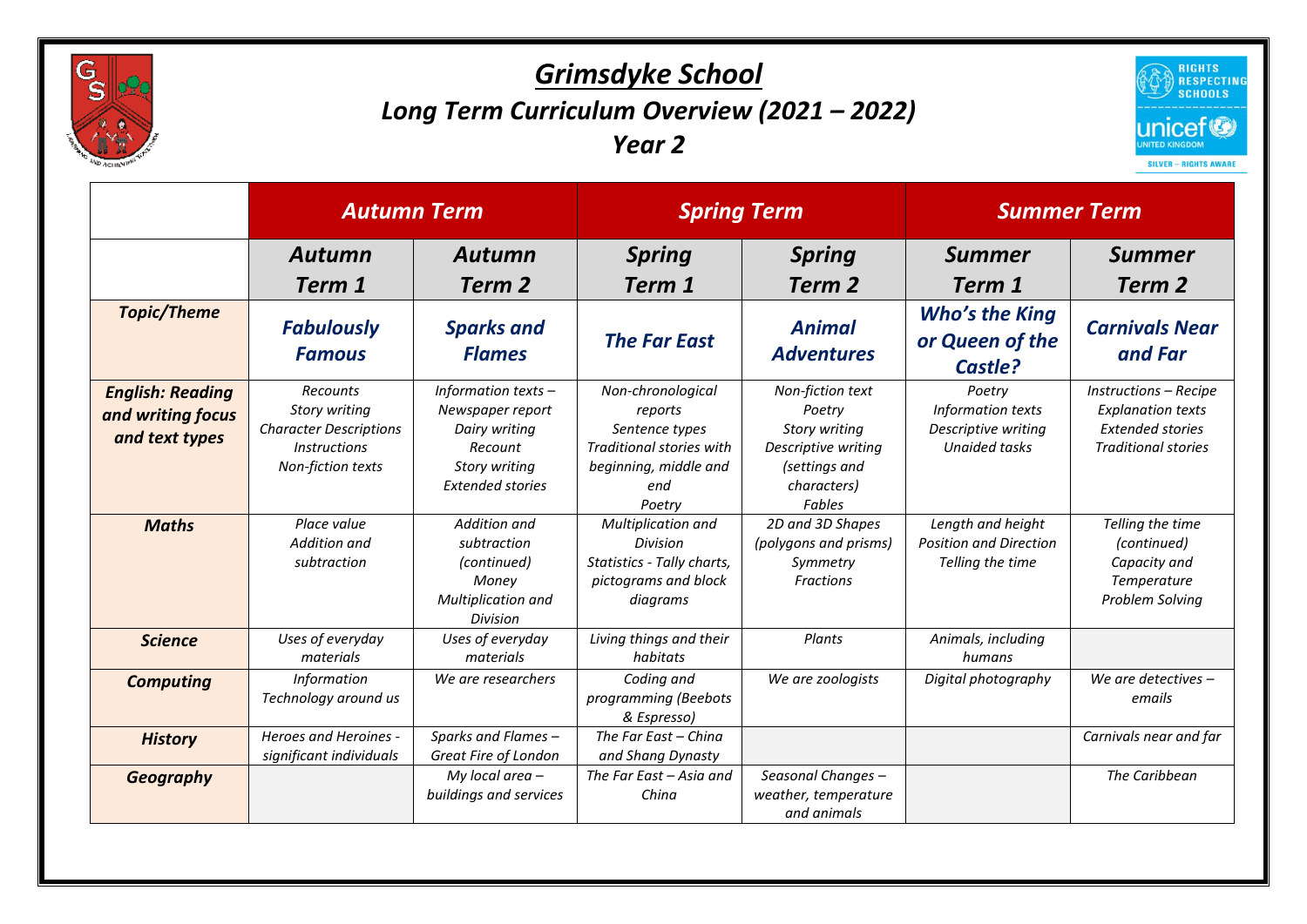

## *Grimsdyke School Long Term Curriculum Overview (2021 – 2022) Year 2*



|                                        |                                                                                                                                                         |                                                                                                             |                                                                                                                   | (hibernation,<br>migration, nocturnal                                                                       |                                                                                                        |                                                                                                                             |
|----------------------------------------|---------------------------------------------------------------------------------------------------------------------------------------------------------|-------------------------------------------------------------------------------------------------------------|-------------------------------------------------------------------------------------------------------------------|-------------------------------------------------------------------------------------------------------------|--------------------------------------------------------------------------------------------------------|-----------------------------------------------------------------------------------------------------------------------------|
| P.E.                                   | <b>Gymnastics</b>                                                                                                                                       | Team games -<br>Handball/bench ball<br>(attack and defence)                                                 | Dance - Chinese New<br>Year                                                                                       | animals, spring)<br>Fitness and Yoga                                                                        | Netball (target game)<br>Throwing and<br>catching.                                                     | <b>Athletics</b>                                                                                                            |
| <b>PSHE (Jigsaw)</b>                   | Being me in my world                                                                                                                                    | Celebrating difference                                                                                      | Dreams and goals                                                                                                  | Healthy me                                                                                                  | Relationships (SRE) -<br>following Grimsdyke's<br><b>SRE</b> curriculum                                | Changing Me (SRE) -<br>following Grimsdyke's<br><b>SRE</b> curriculum                                                       |
| <b>Art and Design</b>                  | <b>Making a sketchbook</b><br><b>Painting</b><br>City Landscapes and<br>portraits (Van Gogh<br>and Ls Lowry)<br>Colour wheel and<br>contrasting colours | <b>Printmaking and</b><br>Collage<br>Mono printing and<br>carbon paper<br>techniques                        | <b>Drawing</b><br>Drawing media and<br>techniques<br><b>Painting</b><br>Texturing, layering,<br>pattern and lines | <b>Drawing</b><br>Drawing from memory<br>and imagination<br>Observational<br>drawings                       | <b>Digital Media: Taking</b><br>photos                                                                 |                                                                                                                             |
| <b>Design and</b><br><b>Technology</b> |                                                                                                                                                         | Suitability of materials:<br><b>Making Tudor houses</b><br>Sewing and weaving                               |                                                                                                                   | <b>Exploring Set Design:</b><br><b>Habitat in a Matchbox</b><br>(shoe boxes)                                | <b>Making castles</b><br>(mechanisms - sliders,<br>levers, hinges)                                     | Food from the<br>Caribbean                                                                                                  |
| <b>Music</b>                           | <b>Ourselves</b><br><b>Music Focus: Exploring</b><br>Sounds<br><b>Toys</b><br><b>Music Focus: Beat</b>                                                  | <b>Our Land</b><br><b>Music Focus: Exploring</b><br>Sounds<br><b>Our Bodies</b><br><b>Music Focus: Beat</b> | <b>Animals</b><br><b>Music Focus: Pitch</b><br><b>Number</b><br><b>Music Focus: Beat</b>                          | <b>Story Time</b><br><b>Music Focus: Exploring</b><br>Sounds<br><b>Seasons</b><br><b>Music Focus: Pitch</b> | Weather<br><b>Music Focus: Exploring</b><br>Sounds<br><b>Pattern</b><br><b>Music Focus: Beat</b>       | Water<br><b>Music Focus: Pitch</b><br><b>Travel</b><br><b>Music Focus:</b><br>Performance                                   |
| R.E                                    | What makes a home?<br><b>Hinduism &amp; Jainism</b><br>C/D                                                                                              | How do we remember<br>people and why?<br><b>Humanism &amp;</b><br>Christianity C/E                          | What rules are most<br>important and why?<br>Judaism B/F                                                          | Why is the cross<br><i>important to</i><br>Christians?<br>Christianity A/E                                  | How are we the same<br>and different from<br>other people and does<br>it matter?<br>Islam & Baha'i B/D | What does faith say<br>about change? How<br>does it make us feel<br>and how can we<br>become better?<br><b>Buddhism A/F</b> |